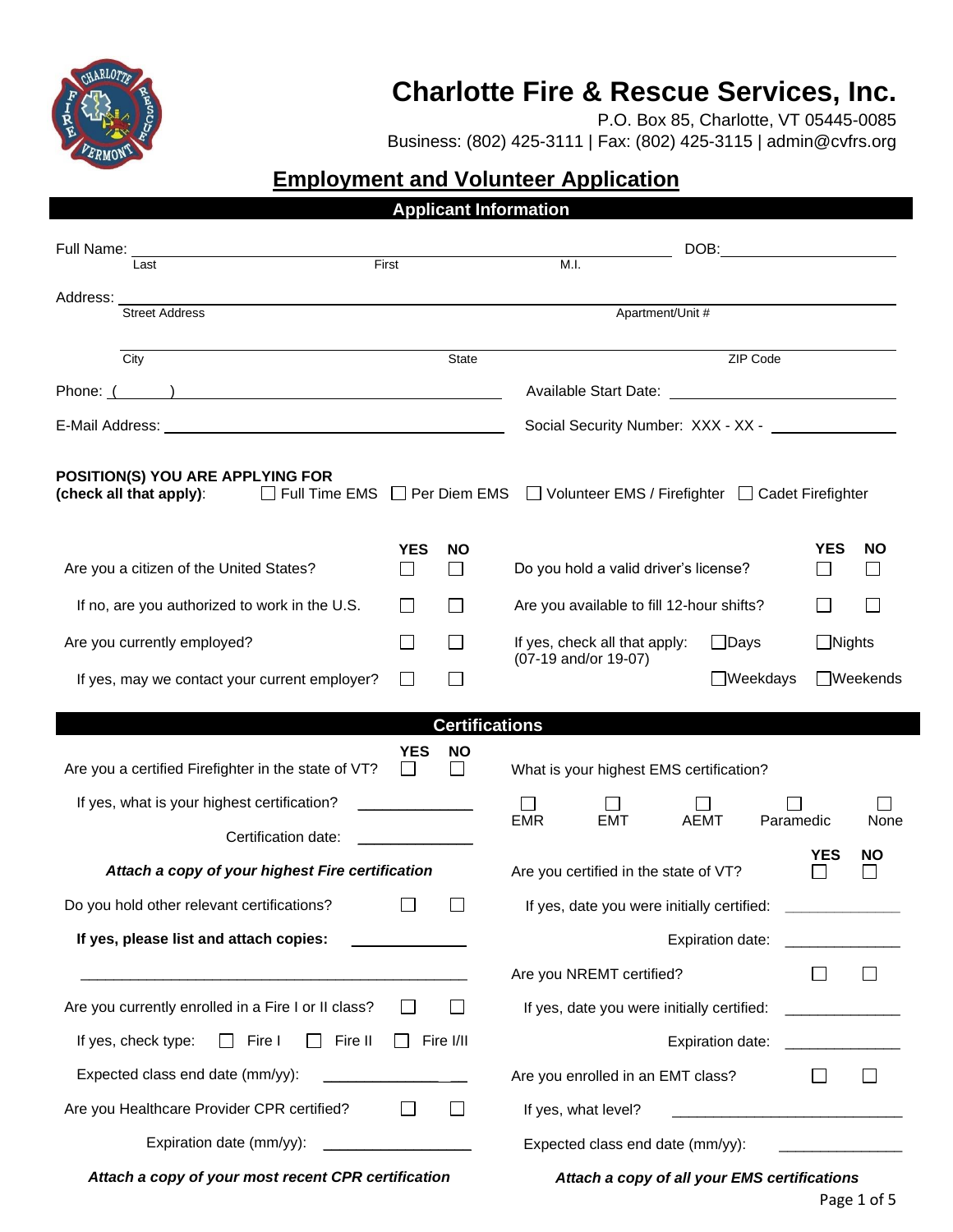## 

| <b>References</b>                                                                                                                          |                                                                                                                                            |  |  |  |  |  |  |
|--------------------------------------------------------------------------------------------------------------------------------------------|--------------------------------------------------------------------------------------------------------------------------------------------|--|--|--|--|--|--|
| <b>Full Name:</b><br><u> 1990 - Johann John Stone, markin fan it ferskearre fan it ferskearre fan it ferskearre fan it ferskearre fan </u> |                                                                                                                                            |  |  |  |  |  |  |
| Company:                                                                                                                                   |                                                                                                                                            |  |  |  |  |  |  |
| Address:                                                                                                                                   |                                                                                                                                            |  |  |  |  |  |  |
| Professional Reference:                                                                                                                    | Personal Reference: □                                                                                                                      |  |  |  |  |  |  |
|                                                                                                                                            |                                                                                                                                            |  |  |  |  |  |  |
|                                                                                                                                            | Phone: $(\_\_\_\_)$                                                                                                                        |  |  |  |  |  |  |
| Address:                                                                                                                                   | <u> 2000 - 2000 - 2000 - 2000 - 2000 - 2000 - 2000 - 2000 - 2000 - 2000 - 2000 - 2000 - 2000 - 2000 - 2000 - 200</u>                       |  |  |  |  |  |  |
| Professional Reference:                                                                                                                    | Personal Reference: □                                                                                                                      |  |  |  |  |  |  |
|                                                                                                                                            |                                                                                                                                            |  |  |  |  |  |  |
|                                                                                                                                            |                                                                                                                                            |  |  |  |  |  |  |
| Address:                                                                                                                                   | <u> 1989 - Johann Stoff, deutscher Stoff, der Stoff, der Stoff, der Stoff, der Stoff, der Stoff, der Stoff, der S</u>                      |  |  |  |  |  |  |
| Professional Reference:□                                                                                                                   | Personal Reference: □                                                                                                                      |  |  |  |  |  |  |
|                                                                                                                                            | <b>Education</b>                                                                                                                           |  |  |  |  |  |  |
|                                                                                                                                            | State: ___________                                                                                                                         |  |  |  |  |  |  |
|                                                                                                                                            | <b>YES</b><br><b>NO</b><br>$\Box$<br>Graduation Date (mm/yy): ______________________<br>$\Box$                                             |  |  |  |  |  |  |
| College:                                                                                                                                   | City:<br>State: ___________                                                                                                                |  |  |  |  |  |  |
| Did you graduate?<br>From:<br>To:                                                                                                          | <b>YES</b><br>NΟ<br>Graduation Date (mm/yy):                                                                                               |  |  |  |  |  |  |
|                                                                                                                                            |                                                                                                                                            |  |  |  |  |  |  |
| Other:<br><u> 1989 - Andrea State Barbara, amerikan bahasa perang di kecamatan di kecamatan di kecamatan di kecamatan di ke</u>            | State: <u>__________</u>                                                                                                                   |  |  |  |  |  |  |
|                                                                                                                                            | <b>YES</b><br><b>NO</b><br>Graduation Date (mm/yy): _____________________<br>$\mathbb{R}^n$<br>$\mathsf{L}$                                |  |  |  |  |  |  |
|                                                                                                                                            |                                                                                                                                            |  |  |  |  |  |  |
| <b>Military Service (if applicable)</b>                                                                                                    |                                                                                                                                            |  |  |  |  |  |  |
| Branch:<br><u> 1989 - Johann Barbara, martin amerikan basal dan berasal dan berasal dalam basal dan berasal dan berasal dan</u>            | From:<br><u> Albanya (Albanya)</u><br>To:  ______________                                                                                  |  |  |  |  |  |  |
|                                                                                                                                            | Type of Discharge:<br><u> 1990 - Johann Stein, marwolaethau a bhann an t-Amhain an t-Amhain an t-Amhain an t-Amhain an t-Amhain an t-A</u> |  |  |  |  |  |  |
|                                                                                                                                            |                                                                                                                                            |  |  |  |  |  |  |
|                                                                                                                                            |                                                                                                                                            |  |  |  |  |  |  |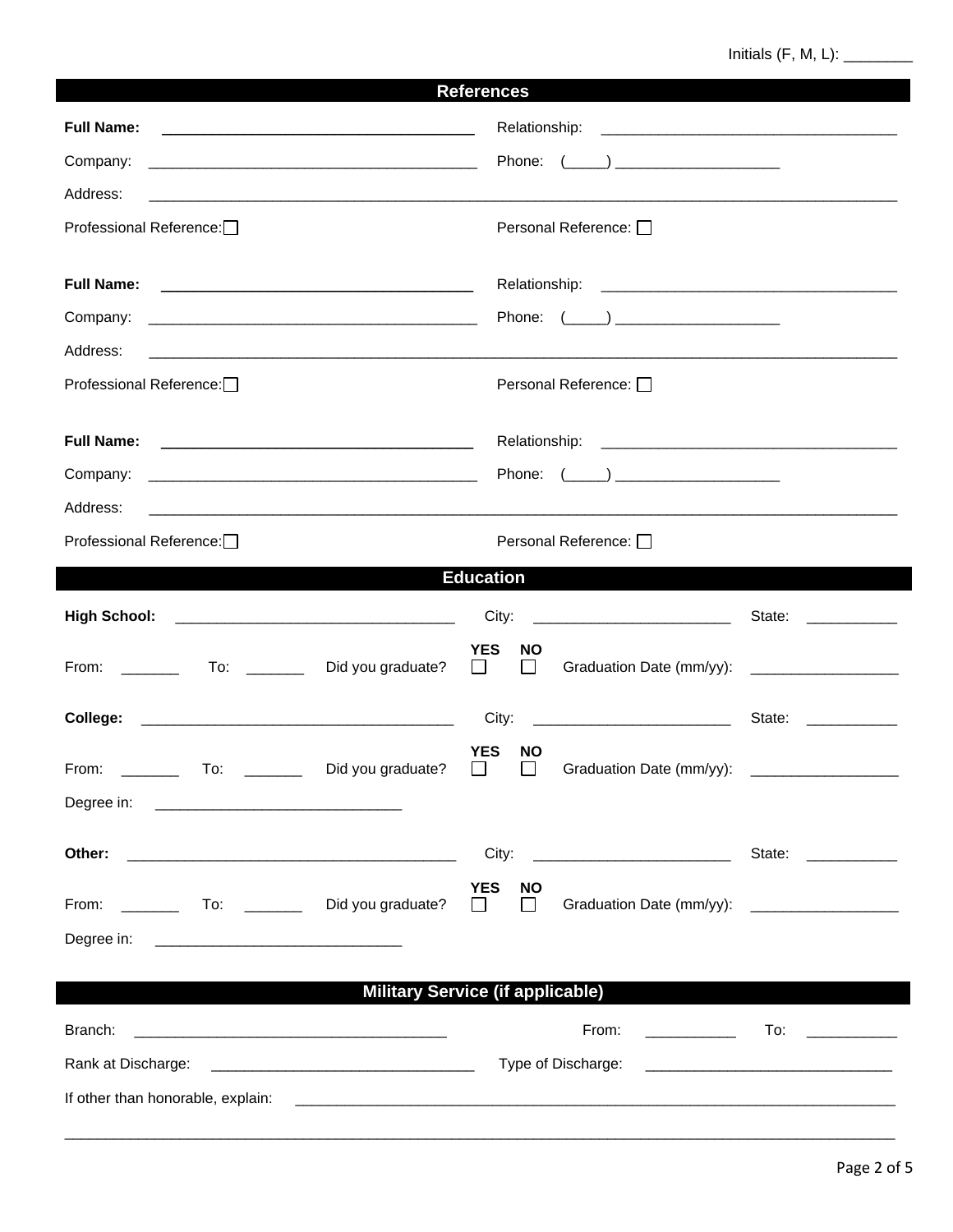| <b>Employment History</b>                                                                                                                                                                                                      |                            |                             |                                                                                                                |  |  |  |  |
|--------------------------------------------------------------------------------------------------------------------------------------------------------------------------------------------------------------------------------|----------------------------|-----------------------------|----------------------------------------------------------------------------------------------------------------|--|--|--|--|
|                                                                                                                                                                                                                                |                            |                             | Phone:<br>$\left(\begin{array}{c}\begin{array}{c}\begin{array}{c}\end{array}\\ \end{array}\right) \end{array}$ |  |  |  |  |
|                                                                                                                                                                                                                                |                            |                             | Supervisor:                                                                                                    |  |  |  |  |
|                                                                                                                                                                                                                                |                            |                             |                                                                                                                |  |  |  |  |
|                                                                                                                                                                                                                                |                            |                             |                                                                                                                |  |  |  |  |
|                                                                                                                                                                                                                                |                            |                             |                                                                                                                |  |  |  |  |
| May we contact your supervisor for a reference?                                                                                                                                                                                | <b>YES</b><br>$\Box$       | <b>NO</b>                   |                                                                                                                |  |  |  |  |
|                                                                                                                                                                                                                                |                            |                             | $\left(\begin{array}{c}\begin{array}{c}\begin{array}{c}\end{array}\\ \end{array}\right) \end{array}$<br>Phone: |  |  |  |  |
|                                                                                                                                                                                                                                |                            |                             |                                                                                                                |  |  |  |  |
| <b>Job Title:</b>                                                                                                                                                                                                              |                            |                             |                                                                                                                |  |  |  |  |
|                                                                                                                                                                                                                                |                            |                             |                                                                                                                |  |  |  |  |
|                                                                                                                                                                                                                                |                            |                             |                                                                                                                |  |  |  |  |
| May we contact your supervisor for a reference?                                                                                                                                                                                | <b>YES</b><br>$\Box$       | <b>NO</b>                   |                                                                                                                |  |  |  |  |
|                                                                                                                                                                                                                                |                            |                             | $\left(\begin{array}{c}\right. \end{array}$<br>Phone:                                                          |  |  |  |  |
| Address: the contract of the contract of the contract of the contract of the contract of the contract of the contract of the contract of the contract of the contract of the contract of the contract of the contract of the c |                            |                             |                                                                                                                |  |  |  |  |
|                                                                                                                                                                                                                                |                            |                             |                                                                                                                |  |  |  |  |
|                                                                                                                                                                                                                                |                            |                             |                                                                                                                |  |  |  |  |
| From:<br>To:                                                                                                                                                                                                                   | Reason for Leaving:        |                             |                                                                                                                |  |  |  |  |
| May we contact your supervisor for a reference?                                                                                                                                                                                | <b>YES</b>                 | <b>NO</b>                   |                                                                                                                |  |  |  |  |
|                                                                                                                                                                                                                                |                            |                             | Phone:                                                                                                         |  |  |  |  |
|                                                                                                                                                                                                                                |                            |                             | Supervisor:                                                                                                    |  |  |  |  |
| <b>Job Title:</b>                                                                                                                                                                                                              |                            |                             |                                                                                                                |  |  |  |  |
|                                                                                                                                                                                                                                |                            |                             |                                                                                                                |  |  |  |  |
|                                                                                                                                                                                                                                |                            |                             |                                                                                                                |  |  |  |  |
| May we contact your supervisor for a reference?                                                                                                                                                                                | <b>YES</b><br>$\mathsf{I}$ | <b>NO</b><br>$\blacksquare$ |                                                                                                                |  |  |  |  |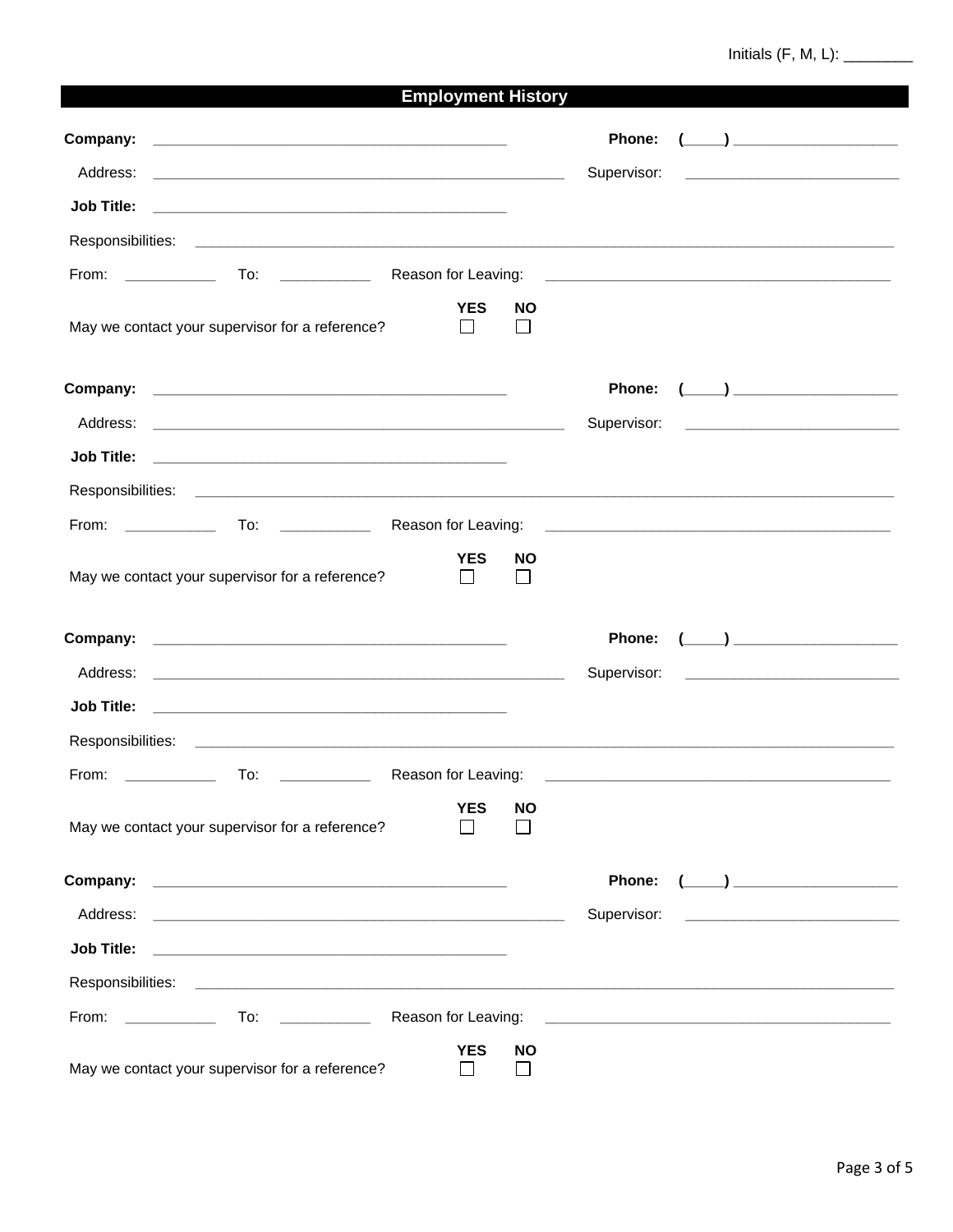Initials (F, M, L): \_\_\_\_\_\_\_\_

|                                                                                                                                                                                                          | <b>Previous Fire &amp; EMS Experience</b>                                                                                                                                                                                                                                                                                                                                                                                                                                                                                                                                                                                     |                                   |                            |  |                                                                                    |                            |                     |
|----------------------------------------------------------------------------------------------------------------------------------------------------------------------------------------------------------|-------------------------------------------------------------------------------------------------------------------------------------------------------------------------------------------------------------------------------------------------------------------------------------------------------------------------------------------------------------------------------------------------------------------------------------------------------------------------------------------------------------------------------------------------------------------------------------------------------------------------------|-----------------------------------|----------------------------|--|------------------------------------------------------------------------------------|----------------------------|---------------------|
| Department:                                                                                                                                                                                              |                                                                                                                                                                                                                                                                                                                                                                                                                                                                                                                                                                                                                               |                                   | City:                      |  | <u> 1989 - Johann Barbara, martin a</u>                                            |                            |                     |
|                                                                                                                                                                                                          | Dates Served: From: ________<br>To: __________                                                                                                                                                                                                                                                                                                                                                                                                                                                                                                                                                                                | Position:                         |                            |  | <u> 1980 - Johann Stein, mars an deus an deus Amerikaansk kommunister (* 1950)</u> |                            |                     |
|                                                                                                                                                                                                          |                                                                                                                                                                                                                                                                                                                                                                                                                                                                                                                                                                                                                               |                                   |                            |  | Phone: (_____) ________________                                                    |                            |                     |
| Department:                                                                                                                                                                                              |                                                                                                                                                                                                                                                                                                                                                                                                                                                                                                                                                                                                                               |                                   |                            |  |                                                                                    |                            |                     |
|                                                                                                                                                                                                          | Dates Served: From: _____________ To: __________                                                                                                                                                                                                                                                                                                                                                                                                                                                                                                                                                                              |                                   |                            |  |                                                                                    |                            |                     |
|                                                                                                                                                                                                          |                                                                                                                                                                                                                                                                                                                                                                                                                                                                                                                                                                                                                               |                                   | Rank: ___________________  |  | Phone: $(\_\_\_\_\_\_\_\_\_\_\_$                                                   |                            |                     |
| Department:                                                                                                                                                                                              |                                                                                                                                                                                                                                                                                                                                                                                                                                                                                                                                                                                                                               |                                   | City:                      |  |                                                                                    |                            |                     |
|                                                                                                                                                                                                          | Dates Served: From: To:                                                                                                                                                                                                                                                                                                                                                                                                                                                                                                                                                                                                       |                                   |                            |  |                                                                                    |                            |                     |
|                                                                                                                                                                                                          |                                                                                                                                                                                                                                                                                                                                                                                                                                                                                                                                                                                                                               |                                   | Rank: ____________________ |  | Phone: $(\_\_\_\_\_\_\_\_\_\_$                                                     |                            |                     |
|                                                                                                                                                                                                          |                                                                                                                                                                                                                                                                                                                                                                                                                                                                                                                                                                                                                               | <b>Referral</b>                   |                            |  |                                                                                    |                            |                     |
|                                                                                                                                                                                                          | Were you referred by a current member of CVFRS?<br>$\blacksquare$                                                                                                                                                                                                                                                                                                                                                                                                                                                                                                                                                             | <b>YES</b><br><b>NO</b>           |                            |  |                                                                                    |                            |                     |
|                                                                                                                                                                                                          | If yes, please list their name:                                                                                                                                                                                                                                                                                                                                                                                                                                                                                                                                                                                               |                                   |                            |  |                                                                                    |                            |                     |
|                                                                                                                                                                                                          | Do you know any current members of CVFRS?<br>$\blacksquare$                                                                                                                                                                                                                                                                                                                                                                                                                                                                                                                                                                   | <b>YES</b><br><b>NO</b><br>$\Box$ |                            |  |                                                                                    |                            |                     |
|                                                                                                                                                                                                          | If yes, please list their names:                                                                                                                                                                                                                                                                                                                                                                                                                                                                                                                                                                                              |                                   |                            |  |                                                                                    |                            |                     |
|                                                                                                                                                                                                          | <b>Personal History</b><br>Due to the nature of our business and the populations we serve, CVFRS performs driver record and criminal history searches on all<br>potential members. We will not automatically exclude applicants based upon adverse driving or criminal history without first reviewing<br>the facts or circumstances surrounding the offense or conduct. Warning: Failure to accurately and fully answer any question may<br>result in your elimination from consideration of, or termination from, employment.<br>Have you ever been convicted of a criminal offense (domestic assault, retail theft, etc.)? |                                   |                            |  |                                                                                    | YES                        | <b>NO</b>           |
| If yes, please explain:                                                                                                                                                                                  |                                                                                                                                                                                                                                                                                                                                                                                                                                                                                                                                                                                                                               |                                   |                            |  |                                                                                    |                            |                     |
|                                                                                                                                                                                                          | Have you been convicted of any traffic offense in the last 5 years (speeding, driving while suspended, etc.)?                                                                                                                                                                                                                                                                                                                                                                                                                                                                                                                 |                                   |                            |  |                                                                                    | <b>YES</b><br>$\mathsf{L}$ | <b>NO</b><br>$\Box$ |
| If yes, please explain:                                                                                                                                                                                  |                                                                                                                                                                                                                                                                                                                                                                                                                                                                                                                                                                                                                               |                                   |                            |  |                                                                                    |                            |                     |
| Have you ever been disciplined or discharged by a former employer (including volunteer positions) for any type<br>of dishonesty, ethical misconduct, or violent behavior in the last fifteen (15) years? |                                                                                                                                                                                                                                                                                                                                                                                                                                                                                                                                                                                                                               |                                   |                            |  |                                                                                    | <b>YES</b><br>$\Box$       | <b>NO</b><br>$\Box$ |
| If yes, please explain:                                                                                                                                                                                  |                                                                                                                                                                                                                                                                                                                                                                                                                                                                                                                                                                                                                               |                                   |                            |  |                                                                                    |                            |                     |
|                                                                                                                                                                                                          | Have you ever been sanctioned, excluded, or otherwise prohibited from participating in any Fire or EMS position<br>(including volunteer), or in any program that serves a vulnerable population (i.e. the elderly, disabled, or children)?                                                                                                                                                                                                                                                                                                                                                                                    |                                   |                            |  |                                                                                    | <b>YES</b>                 | <b>NO</b><br>$\Box$ |
| If yes, please explain:                                                                                                                                                                                  |                                                                                                                                                                                                                                                                                                                                                                                                                                                                                                                                                                                                                               |                                   |                            |  |                                                                                    |                            |                     |